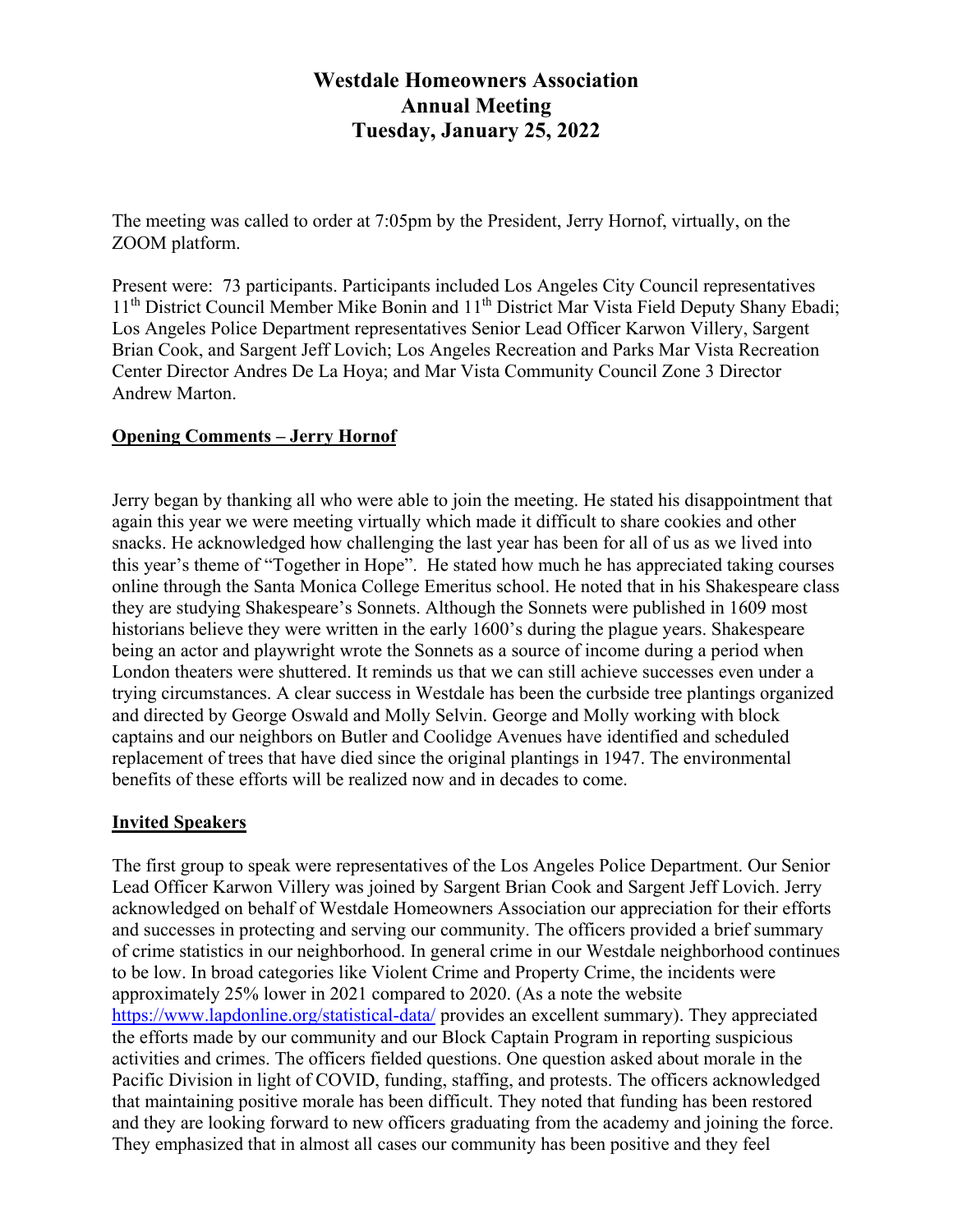appreciated. Another question had to do with homelessness and their role. The officers explained that homelessness was a complicated issue. Although they enforce any criminal activity, dealing with encampments and personal belongings (property) of the homeless came under the jurisdiction of the City Sanitation Department. The last question dealt with bicycle thefts. The officers reminded us of the need for people to register their bicycles so that officers can bring charges when stolen bicycles are found.

The second speaker was  $11<sup>th</sup>$  District Council Member Mike Bonin. He began his comments by introducing our new Mar Vista/Del Rey Field Deputy Shany Ebadi. Shany replaces Vishesh Anand who has taken the position of West Area Representative for Mayor Eric Garcetti's Office. Mike then presented Los Angeles City Award Certificates to George Oswald and Molly Selvin for their "Contributions towards beautifying the Westdale neighborhood. By identifying the need to restore our tree canopy, inventorying appropriate replanting sites, and organizing neighbors to provide continual care, Westdale residents and visitors will enjoy new trees for years to come. Thank you for your time and dedication in helping to move Los Angeles forward". Council Member Bonin began his prepared remarks talking about COVID-19 impacts. He talked about the severe impacts on city services. He also discussed the impacts on staffing due to funding, retirements, and hiring limitations. City staff and government processes have continued to work remotely to reduce the risk of COVID exposure. Mike also mentioned the Los Angeles Al Fresco program which aims to help local businesses reopen safely, and allow customers and employees to maintain physical distancing by temporarily relaxing the rules that regulate outdoor dining. Council Member Bonin next spoke about transportation actions affecting our community. He spoke about the traffic light signal improvements including left-hand turn signals. He also talked about the LAnow on demand shared-ride service that provides transportation services in our neighborhood. Planning was discussed next. Mike discussed the need to move from a "project by project" planning model to a more thorough and thoughtful neighborhood planning model. The Los Angeles City Planning Department is in the process of updating the City's 35 Community Plans, which guide policy and land use in Los Angeles's neighborhoods. The City updates the Community Plans periodically to reflect changes in the areas they govern, ensuring the plans remain effective tools for guiding growth and development. The Palms-Mar Vista-Del Rey plan update is in development and information and comments can be found at <https://planning.lacity.org/> . Our Westdale neighborhood is generally not impacted. The one area was an upgrade in development along Sawtelle Blvd which at this time will only occur along the eastside (405 freeway side) of Sawtelle Blvd. The final topic that Mike discussed was homelessness. He acknowledged it is the biggest crisis facing Los Angeles. We are at a critical intersection point with an estimate of 5 homeless people/day dying. Council Member Bonin outlined three options for moving forward. The 1<sup>st</sup> was the status quo which no one is advocating for doing. The  $2<sup>nd</sup>$  is achieving housing for all with the inclusion of needed services. This recognizes the reality that everyone wins when people are housed. The 3<sup>rd</sup> option was to "tell people where they cannot go". Generally this results in homeless people moving from place to place in a "Whac-A-Mole" model. It also further involves the Los Angeles Police Department in the homeless crisis. Mike outlined the model for a housing first initiative. He referenced the success of moving approximately 200 people from Venice Beach and 90 people from Westchester Recreation Center to housing. This involved using resources provided by the Federal and County government to fund a long term housing voucher program. This needs to be coupled with conversions of hotels and additional apartments being made available to accept these vouchers. This approach would represent available housing without necessitating new construction. Recognizing that a majority of the questions would involve the homeless crisis, Mike ended his prepared remarks and opened the floor to questions.

The 1<sup>st</sup> question was a question about how Senate Bill 9 and Senate Bill 10 impact Los Angeles neighborhoods. Senate Bill 9 also known as the California Housing Opportunity and More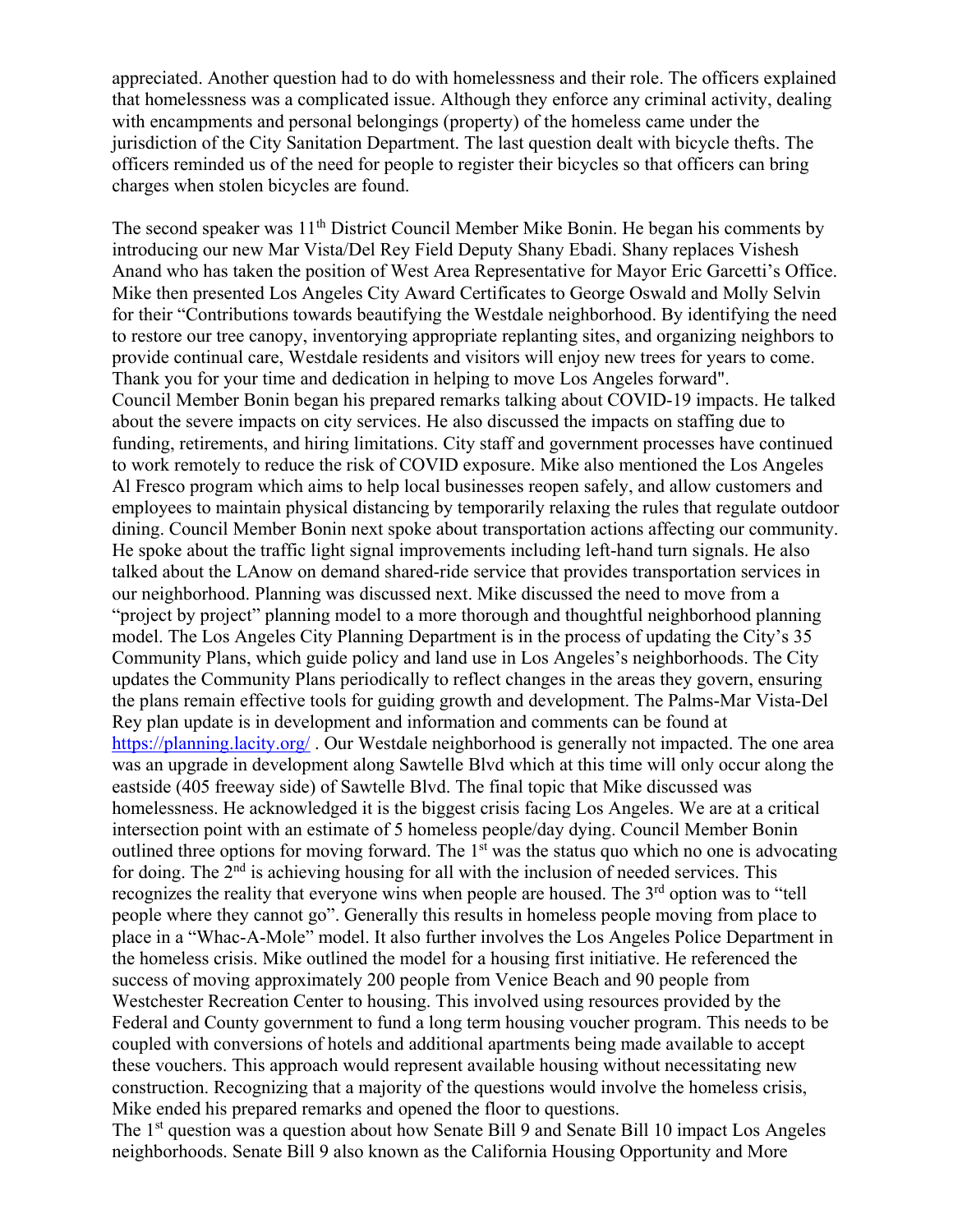Efficiency (HOME) Act, is a state bill that requires cities to allow one additional residential unit onto parcels zoned for single-dwelling units. Senate Bill 10 provides that local agencies may adopt an ordinance to allow up to 10 dwelling units on any parcel if the parcel is within a transitrich area. Mike answered by explaining that California recognizes that there is a shortage of housing inventory. There was also a frustration at the state level with what was perceived as blocking construction of housing in local municipalities. There is clearly the need to get more housing in "job rich" areas. Mike noted that teachers, medical staff, and many other mid-level positions are required to commute an hour or more to find housing they can afford. We clearly need more working class housing in our community. The 2<sup>nd</sup> question was how quickly could a housing first model be implemented? Mike acknowledged that the COVID pandemic has impacted how quickly housing can be made available. He noted that permanent support housing with wrap-around services was a slow development. However, only about 20% of the unhoused need that degree of services. The remaining 80% of the unhoused could be accommodated quickly if the city and county would fully commit to a housing first option. The  $3<sup>rd</sup>$  question asked about support for a rental registry and the immediate issues associated with emergency housing vouchers often described as a "golden ticket to nowhere". Mike agreed a rental registry (listing of available rentals) was needed for both accountability and transparency. Currently the vouchers are in many cases not useful because vacant apartments are not being made available. The 4<sup>th</sup> question was why not establish shelters? Mike stated that many east coast cities such as New York City, Philadelphia, and others have a right to shelter and have established shelters. Unfortunately, although these shelters get the unhoused "out of sight", they have been a failure in that the conditions are detestable and those in the shelters seldom are on a trajectory to get out of the shelter into housing. The pandemic has also complicated the warehouse shelter model. Finally, financially studies indicate the shelters are not cheaper than placing homeless in rentals in most situations. The final question was about the demographics of the homeless. There has been rumors that many of the homeless are not from Los Angeles or California. Mike indicated that studies have shown that 80% of the homeless in Los Angeles became homeless in California. Continuing on the demographics, African Americans make up 8-9% of the Los Angeles population but 30% of the homeless population. There are also high numbers of seniors and youth who are homeless. Mike concluded his comments by noting that it is a myth to say that many of the homeless are housing/service resistant. That was not the experience when they approached what was thought to be a very resistant homeless population at Venice Beach. People chose housing when offered housing that met their needs (could accommodate being married, having children, having pets). Mike suggested that perhaps the more appropriate approach is "what is wrong with our communication and connecting of what is needed to what is being offered."

The third speaker was Mar Vista Recreation Center Director Andres De La Hoya. Andres indicated that due to the Omicron surge indoor and outdoor sports that involve close contact (like basketball) are on hold until February  $7<sup>th</sup>$ . Although some of the families have dropped out due to the delay, there are still over 250 participants in the 5-15 year old age groups planning to participate. Other park activities include pre-school (ages 3-5), arts, clay-creation, and piano. He encouraged people to visit the Mar Vista Recreation center webpage at https://www.laparks.org for class and registration information. Andres discussed that the park is refurbishing the grass field on the east side of the park (east of the gym and west of the tennis courts). This will also include the baseball diamonds. The work has begun and will continue until the end of April (weather cooperating). The area is surrounded by a fixed fence during the construction time to protect the grounds and equipment. The fields and grass will be ready for spring baseball and softball. There will be new tree plantings along the north wall of the park. These plantings will occur after the refurbishing project is completed. Andres noted that the Park Forest Department, along with support from Windward School, are implementing the reforestation of the park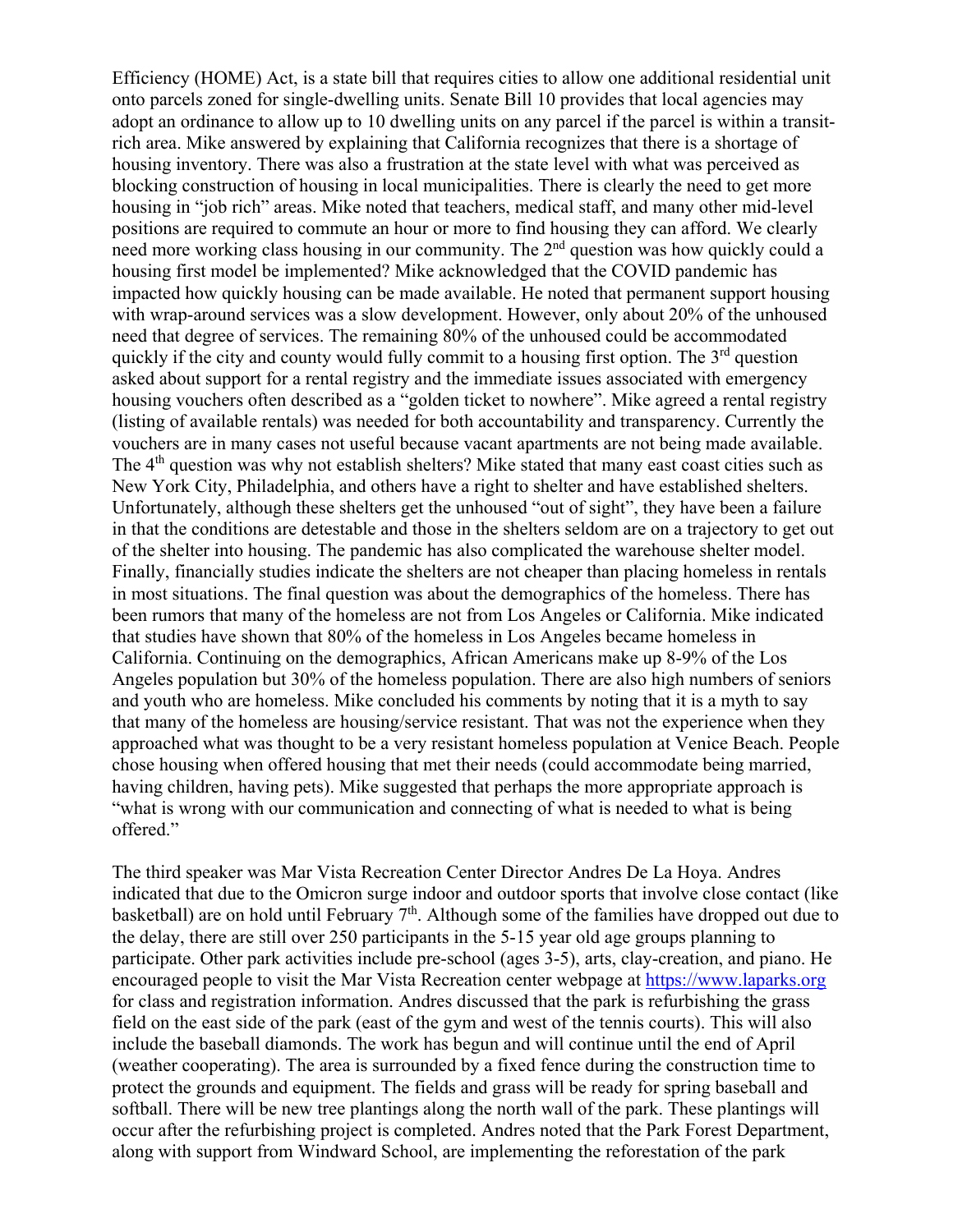canopy. Please notify park staff if you see people violating the closed area. Mar Vista Recreation Center will be a COVID-19 test center. The station is set up between the pool and the hockey rink and is available Sunday's and Monday's from 9am-4pm. The planned Spring sports activities will include soccer, softball, baseball, girls' volleyball, and co-Rec volleyball. Please contact the office (310-398-5982) or see the webpage for registration information. Adult hockey will be starting in March. Finally, Andres advised patrons to be careful of their belongings especially near the outdoor basketball courts. There have been a series of thefts from the belongings of players who set items down near the courts as they played. Andres closing comments were to enjoy the park.

Our fourth speaker was our Mar Vista Community Council (MVCC) Zone 3 Director Andrew Marton. Andrew indicated that part of his inspiration to run for the MVCC Director position was his love and appreciation for Mar Vista Recreation Center which is a part of Zone 3. He said that an important role of the MVCC was to gather input and participation from the community as they developed and advanced Community Impact Statements (CIS). A Community Impact Statement is an official statement or position adopted by a neighborhood council on issues pending before the City's decision makers. He encouraged people to attend MVCC meetings and participate in the public comment portion of the meetings. The meetings are currently being held virtually on Zoom. He noted you can also provide electronic input through the MVCC website. The website [\(https://www.marvista.org/](https://www.marvista.org/)) contains the calendar of meetings and other community related information. Andrew chairs the Public Health & Safety (PH&S) and Homeless Committee. The committee promotes stakeholder input concerning PH&S and homeless issues in our community. The Committee encourages involvement, provides relevant information and resources, acts as advocate and liaison, and supports viable and equitable solutions. In February the committee will host Armando Hogan, Deputy Chief LAFD, to speak on projects relating to PH&S/Homeless. In March the committee will host Vishesh Anand, West Area Representative for Mayor Eric Garcetti's Office. Andrew concluded by encouraging Westdale members to communicate and participate in MVCC activities.

## **Westdale Homeowners Association Updates**

The next item of the meeting was the treasurer's report prepared by our Treasurer Jay Swerdlow.

Overall, our Financial Position remains very healthy.

General - \$7,917 + Money Market - \$10,652 = Total General Funds Available - \$18,569

Emergency Response Team (ERT) - \$8,586

Certificate of Deposit (Matures May 2022) - \$25,938

Total All Accounts - \$53,093

All Invoices submitted have been paid.

Debbie Kaplan provided the real estate report. It is still a strong seller's market with neighborhood homes selling for between \$1.52M and \$3.6M. All indications are that the market prices will continue to climb. Debbie also cautioned homeowners to be aware of cracked sidewalks in front of their property. Notifying the city regarding unsafe sidewalks is very important. It is very easy to do by visiting<https://safesidewalks.lacity.org/>. Finally, Debbie